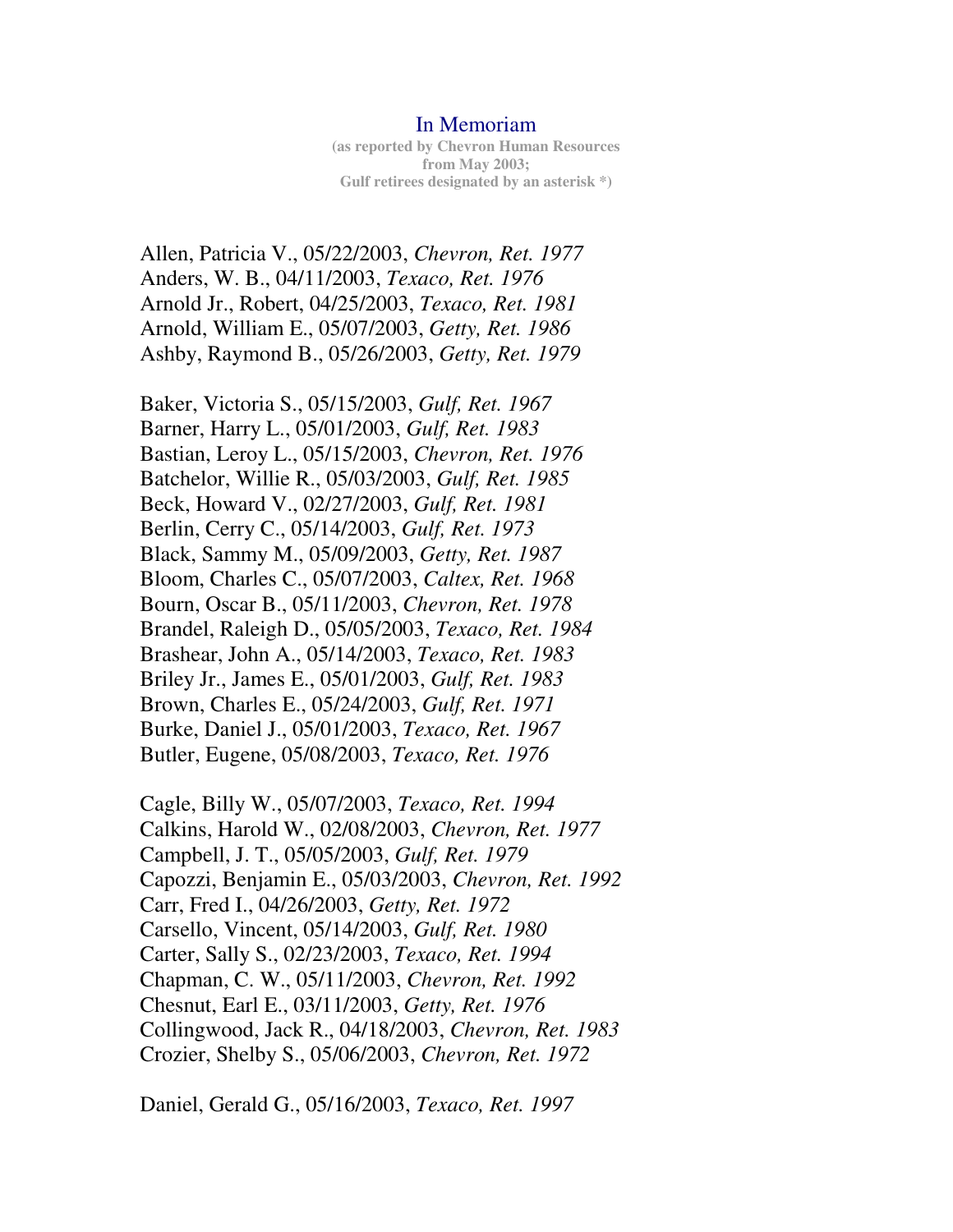Davis, Donald C., 05/07/2003, *Gulf, Ret. 1983*  Digiulie, John A., 04/29/2003, *Gulf, Ret. 1977*  Dubois, Holland D., 05/11/2003, *Chevron, Ret. 1975*  Duncan, A. W., 05/08/2003, *Chevron, Ret. 1990*  Dunlap, John A., 05/10/2003, *Getty, Ret. 1983*  Dunlap, Wesley F., 04/25/2003, *Gulf, Ret. 1979* 

Ellwood, Eugene T., 05/06/2003, *Gulf, Ret. 1983*  Everingham, John R., 04/30/2002, *Chevron, Ret. 1985*  Ezell, Roy W., 04/30/2003, *Chevron, Ret. 1973* 

Fawcett, Myrle W., 05/30/2003, *Gulf, Ret. 1971*  Ferguson, Travis Z., 05/13/2003, *Texaco, Ret. 1978*  Fleming, J. C., 05/04/2003, *Chevron, Ret. 1975*  Flitcraft, Eustace C., 05/24/1999, *Gulf, Ret. 1978*  Foster, Richard, 03/27/2003, *Getty, Ret. 1983*  Francis, Hugo A., 05/13/2003, *Chevron, Ret. 1983*  Fravel, Jack W., 04/29/2003, *Chevron, Ret. 1984* 

Gardner, Joseph C., 05/03/2003, *Chevron, Ret. 1975*  Gilbert, Orrin W., 05/21/2003, *Chevron, Ret. 1973*  Golden, Arthur L., 04/21/2003, *Getty, Ret. 1977*  Goutierez, Raymond J., 04/11/2003, *Texaco, Ret. 1971*  Graves, Joseph H., 05/05/2003, *Gulf, Ret. 1976*  Guidry, Paul R., 04/24/2003, *Texaco, Ret. 1983* 

Hankins, Tad L., 04/22/2003, *Getty, Ret. 2001*  Harley, James A., 05/14/2003, *Texaco, Ret. 1988*  Harris, Earl D., 05/16/2003, *Chevron, Ret. 1984*  Harrison, Clarke, 05/24/2003, *Gulf, Ret. 1982*  Hatcher, Eugene J., 04/16/2003, *Gulf, Ret. 1990*  Hemmig, Charles B., 05/24/2003, *Gulf, Ret. 1983*  Henson, Thurman F., 05/03/2003, *Gulf, Ret. 1970*  Hickman, John B., 05/13/2003, *Gulf, Ret. 1968*  Hill, Vaughan C., 04/22/2003, *Chevron, Ret. 1982*  Holland, Chubby N., 05/15/2003, *Texaco, Ret. 1988*  Hopkins, Lemac, 05/06/2003, *Chevron, Ret. 1984*  Horwell, William R., 05/03/2003, *Texaco, Ret. 1981*  Hunter, Edgar T., 04/19/2003, *Gulf, Ret. 1977*  Hyland, Charles E., 05/17/2003, *Chevron, Ret. 1981*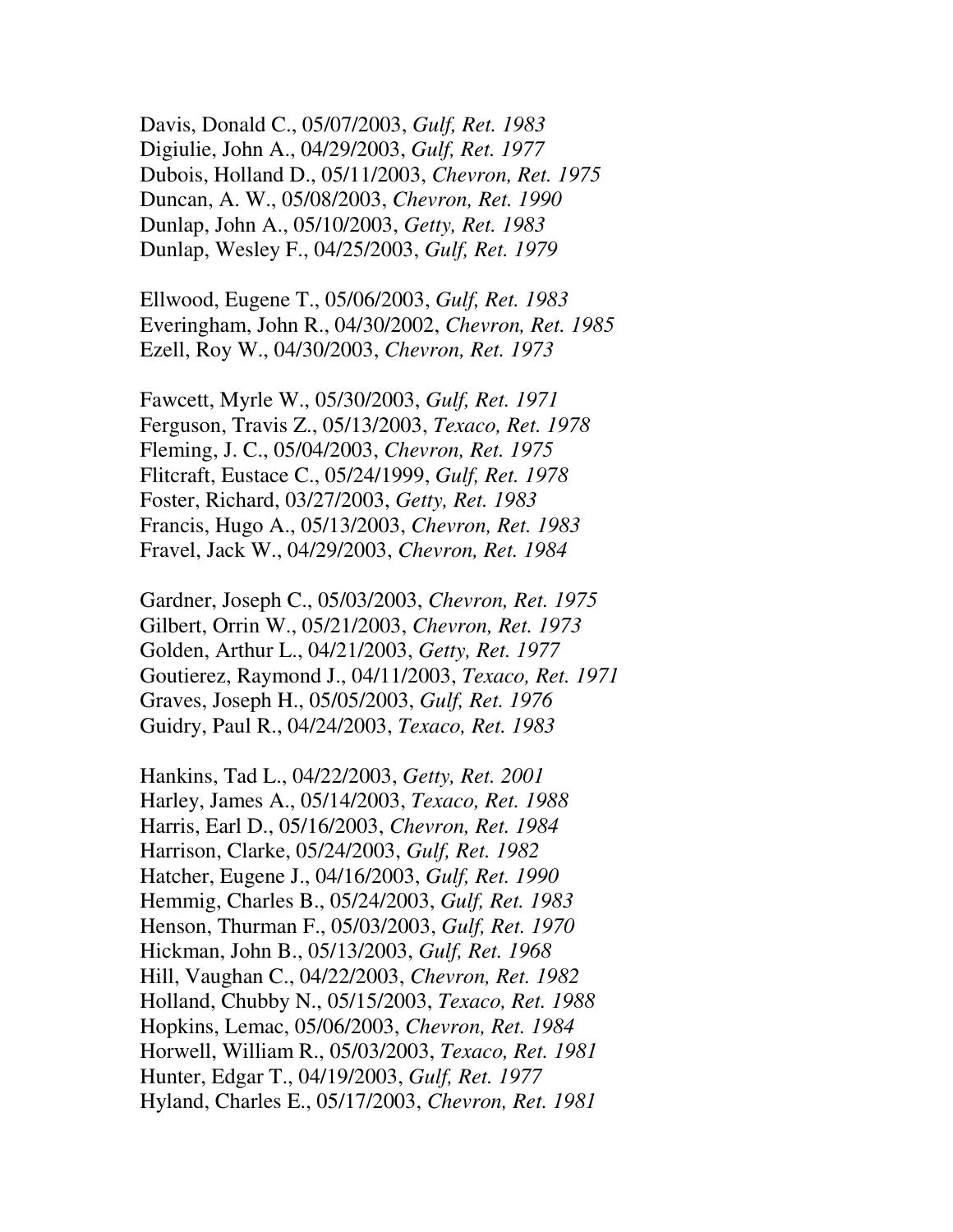Ireland, Jimmy W., 04/23/2003, *Chevron, Ret. 1986* 

Jandura, Matt, 05/02/2003, *Texaco, Ret. 1979*  Jardine Jr., Walton L., 05/19/2003, *Chevron, Ret. 1986*  Jenkins, Barbara A., 05/08/2003, *Texaco, Ret. 2002*  Johnson, Olaf E., 04/29/2003, *Gulf, Ret. 1979*  Jones, Kenneth G., 05/02/2003, *Gulf, Ret. 1979*  Jorg, William J., 05/23/2003, *Gulf, Ret. 1975* 

Knotts, Delbert F., 05/27/2003, *Gulf, Ret. 1980*  Kohut, Mike, 05/27/2003, *Chevron, Ret. 1987*  Kozak, George, 05/03/2003, *Texaco, Ret. 1981*  Krenzer Jr., William J., 05/04/2003, *Texaco, Ret. 1989*  Krug, John W., 04/30/2003, *Chevron, Ret. 1977* 

Lancaster, John S., 05/12/2003, *Chevron, Ret. 1974*  Large, Glenn R., 05/22/2003, *Gulf, Ret. 1982*  Lau, Richard, 05/06/2003, *Chevron, Ret. 1991*  Laux, Kenneth P., 05/17/2003, *Texaco, Ret. 2003*  Lawrence, Albert F., 05/03/2003, *Chevron, Ret. 1979*  Leader, J. W., 04/12/2003, *Chevron, Ret. 1984*  Lindsey, Joseph P., 04/19/2003, *Gulf, Ret. 1982*  Lipp, Elton R., 05/14/2003, *Chevron, Ret. 1978* 

MacQuarrie, Charles A., 04/28/2003, *Gulf, Ret. 2000*  Maddelina, Camino, 05/08/2003, *Amoseas, Ret. 1982*  Maloney, Fred V., 12/03/2002, *Texaco, Ret. 1970*  Markoja, Steve, 05/06/2003, *Chevron, Ret. 1982*  McCardell, Stanislaus T., 04/26/2003, *Texaco, Ret. 1976*  McCollum, William V., 05/18/2003, *Amoseas, Ret. 1988*  McWhirt, Josiah B., 05/15/2003, *Texaco, Ret. 1977*  Miller, Raymond O., 05/17/2003, *Gulf, Ret. 1983*  Mumma, Leville C., 05/06/2003, *Texaco, Ret. 1984*  Musslewhite, Howard E., 05/20/2003, *Texaco, Ret. 1980* 

Naquin, Terry J., 05/10/2003, *Texaco, Ret. 1990*  Nevels, William, 04/20/2003, *Texaco, Ret. 2003*  Nicholson, Elvin L., 05/25/2003, *Chevron, Ret. 1977*  Norris, Henrietta H., 04/30/2003, *Chevron, Ret. 1982*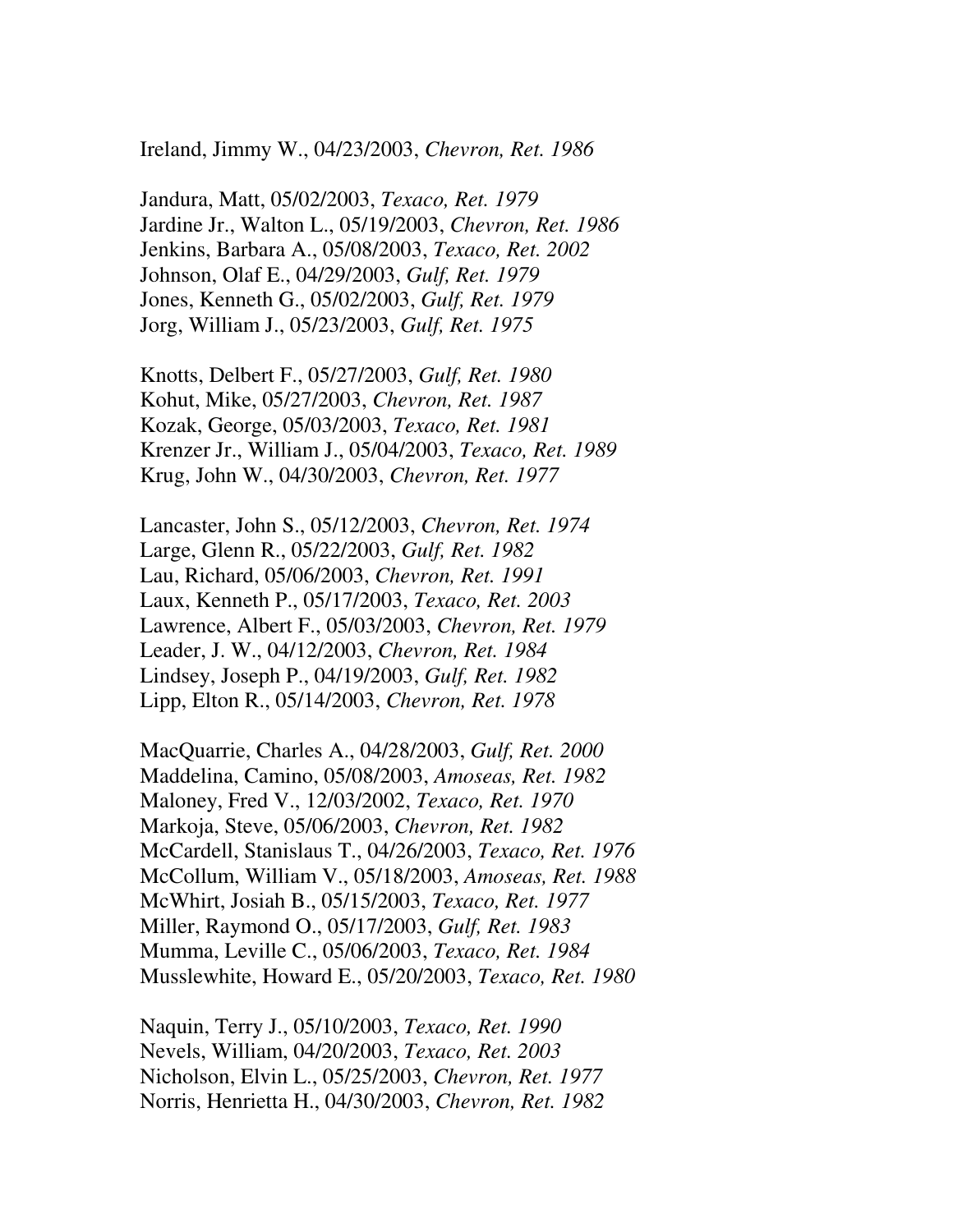Powell, Kathleen R., 04/30/2003, *Texaco, Ret. 1975*  Powers, William J., 05/11/2003, *Chevron, Ret. 1977*  Prince, Kathryn W., 05/04/2003, *Texaco, Ret. 1979* 

Rittler, Herschel, 01/01/2003, *Chevron, Ret. 1999*  Roberson, Neal W., 05/22/2003, *Chevron, Ret. 1973*  Robicheaux, John L., 05/06/2003, *Texaco, Ret. 1984*  Rose, Clarence E., 05/19/2003, *Getty, Ret. 1976*  Rose, Murray L., 04/25/2003, *Texaco, Ret. 1979*  Rosenberger, Claire L., 10/05/2001, *Texaco, Ret. 1995* 

Sanford, Richard G., 05/03/2003, *Chevron, Ret. 1981*  Sansano, John T.., 05/24/2003, *Texaco, Ret. 1989*  Scott, Thomas C., 05/10/2003, *Chevron, Ret. 1982*  Simon, Loveless J., 04/24/2003, *Gulf, Ret. 1987*  Smith, Martin E., 04/30/2003, *Texaco, Ret. 1984*  Smith, Milton H., 05/19/2003, *Gulf, Ret. 1970*  Speed, Wallace J., 05/19/2003, *Texaco, Ret. 1987*  Spoon, Lois E., 04/26/2003, *Gulf, Ret. 1983*  Stabeno, Walter F., 05/10/2003, *Texaco, Ret. 1971*  Stanfill, James A., 05/12/2003, *Getty, Ret. 1972*  Stayman, Wilbur S., 05/04/2003, *Gulf, Ret. 1971*  Stedman, L. H., 05/23/2003, *Chevron, Ret. 1968*  Stierlen, Richard H., 05/27/2003, *Chevron, Ret. 1978*  Storey, Floyd R., 05/07/2003, *Texaco, Ret. 1982* 

Thompson, Don D., 05/02/2003, *Chevron, Ret. 1992*  Tillman, Theodore F., 04/23/2003, *Chevron, Ret. 1982*  Tran, Jack N., 05/01/2003, *Chevron, Ret. 1991* 

Vandalsem, Willard B., 05/16/2003, *Texaco, Ret. 1982*  Vanpelt, David L., 03/19/2003, *Texaco, Ret. 1987*  Veach Jr., Fearl, 05/26/2003, *Gulf, Ret. 1973*  Villemarette, Jessie P., 05/08/2003, *Chevron, Ret. 1983*  Villeret Jr., E. A., 05/13/2003, *Chevron, Ret. 1988*  Voerth, Ralph T., 02/01/2003, *Texaco, Ret. 1974* 

Wahlman, John M., 04/30/2003, *Texaco, Ret. 1981*  Wallace, Wilbert R., 05/05/2003, *Getty, Ret. 1982*